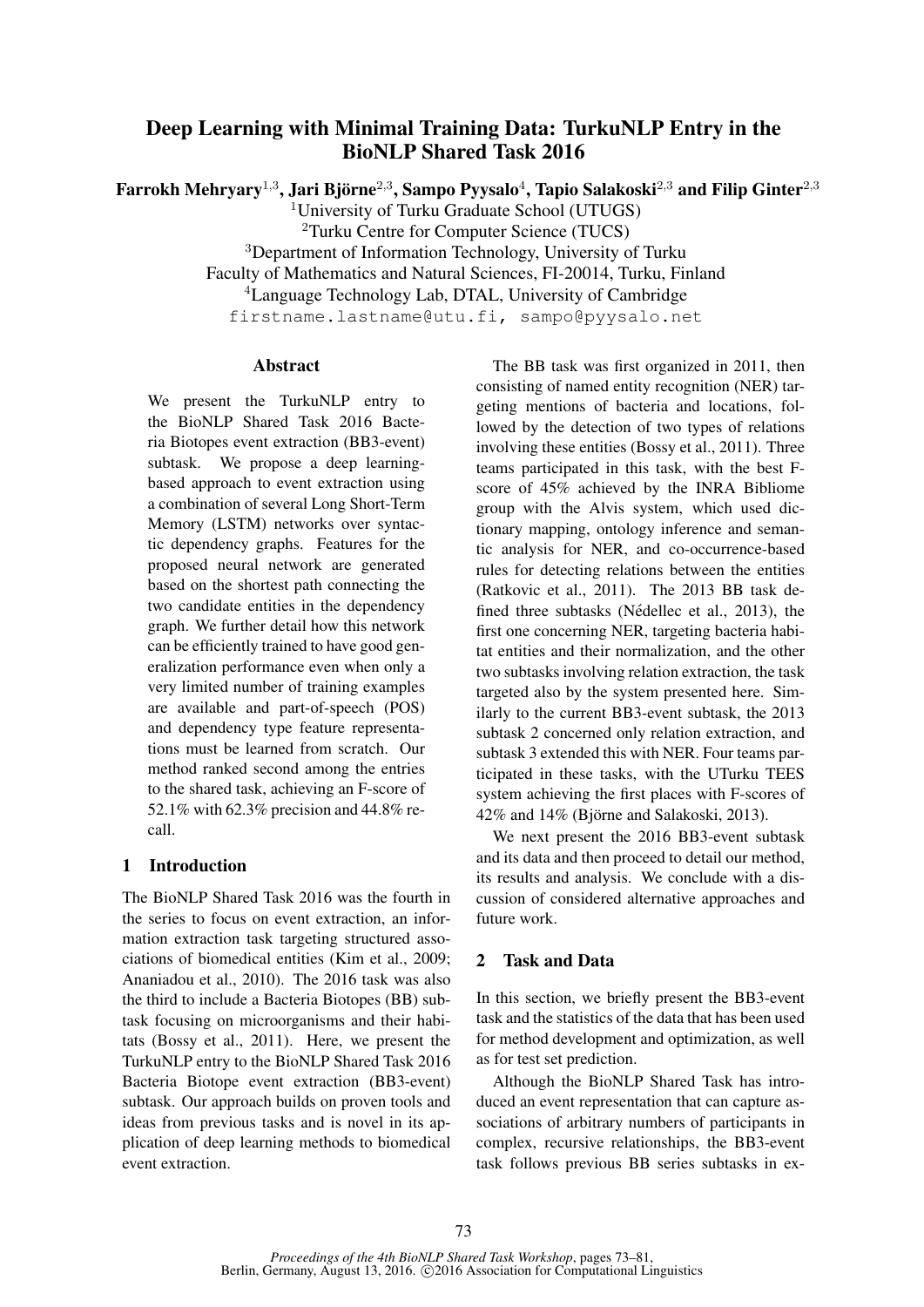|                        | Train | Devel | <b>Test</b> |
|------------------------|-------|-------|-------------|
| Total sentences        | 527   | 319   | 508         |
| Sentences w/examples   | 158   | 117   | 158         |
| Sentences w/o examples | 369   | 202   | 350         |
| Total examples         | 524   | 506   | 534         |
| Positive examples      | 251   | 177   |             |
| Negative examples      | 273   | 329   |             |

Table 1: BB3-event data statistics. (The relation annotations of the test set have not been released.)

clusively marking directed binary associations of exactly two entities. For the purposes of machine learning, we thus cast the BB3-event task as binary classification taking either a (BACTERIA, HABI-TAT) or a (BACTERIA, GEOGRAPHICAL) entity pair as input and predicting whether or not a *Livesin* relation holds between the BACTERIA and the location (HABITAT or GEOGRAPHICAL).

Our approach builds on the shortest dependency path between each pair of entities. However, while dependency parse graphs connect words to others in the same sentence, a number of annotated relations in the data involve entities appearing in different sentences, where no connecting path exists. Such cross-sentence associations are known to represent particular challenges for event extraction systems, which rarely attempt their extraction (Kim et al., 2011). In this work, we simply exclude cross-sentence examples from the data. This elimination procedure resulted in the removal of 106 annotated relations from the training set and 62 annotated relations from the development set.

The examples that we use for the training, optimization and development evaluation of our method are thus a subset of those in the original data.<sup>1</sup> When discussing the training, development and test data, we refer to these filtered sets throughout this manuscript. The statistics of the task data after this elimination procedure are summarized in Table 1. Note that since there are various ways of converting the shared task annotations into examples for classification, the numbers we report here may differ from those reported by other participating teams.

### 3 Method

We next present our method in detail. Preprocessing is first discussed in Section 3.1. Section 3.2 then explains how the shortest dependency path is used, and the architecture of the proposed deep neural network is presented in Section 3.3. Section 3.4 defines the classification features and embeddings for this network. Finally, in Section 3.5 we discuss the training and regularization of the network.

#### 3.1 Preprocessing

We use the TEES system, previously developed by members of the TurkuNLP group (Björne and Salakoski, 2013), to run a basic preprocessing pipeline of tokenization, POS tagging, and parsing, as well as to remove cross-sentence relations. Like our approach, TEES targets the extraction of associations between entities that occur in the same sentence. To support this functionality, it can detect and eliminate relations that cross sentence boundaries in its input. We use this feature of TEES as an initial preprocessing step to remove such relations from the data.

To obtain tokens, POS tags and parse graphs, TEES uses the BLLIP parser (Charniak and Johnson, 2005) with the biomedical domain model created by McClosky (2010). The phrase structure trees produced by the parser are further processed with the Stanford conversion tool (de Marneffe et al., 2006) to create dependency graphs. The Stanford system can produce several variants of the Stanford Dependencies (SD) representation. Here, we use the *collapsed* variant, which is designed to be useful for information extraction and language understanding tasks (de Marneffe and Manning, 2008).

#### 3.2 Shortest Dependency Path

The syntactic structure connecting two entities  $e_1$ and  $e_2$  in various forms of syntactic analysis is known to contain most of the words relevant to characterizing the relationship  $R(e_1, e_2)$ , while excluding less relevant and uninformative words.

This observation has served as the basis for many successful relation extraction approaches in both general and biomedical domain NLP (Bunescu and Mooney, 2005; Airola et al., 2008; Nguyen et al., 2009; Chowdhury et al., 2011). The TEES system also heavily relies on the shortest dependency path for defining and ex-

<sup>&</sup>lt;sup>1</sup>Official evaluation results on the test data are of course comparable to those of other systems: any cross-sentence relations in the test data count against our submission as false negatives.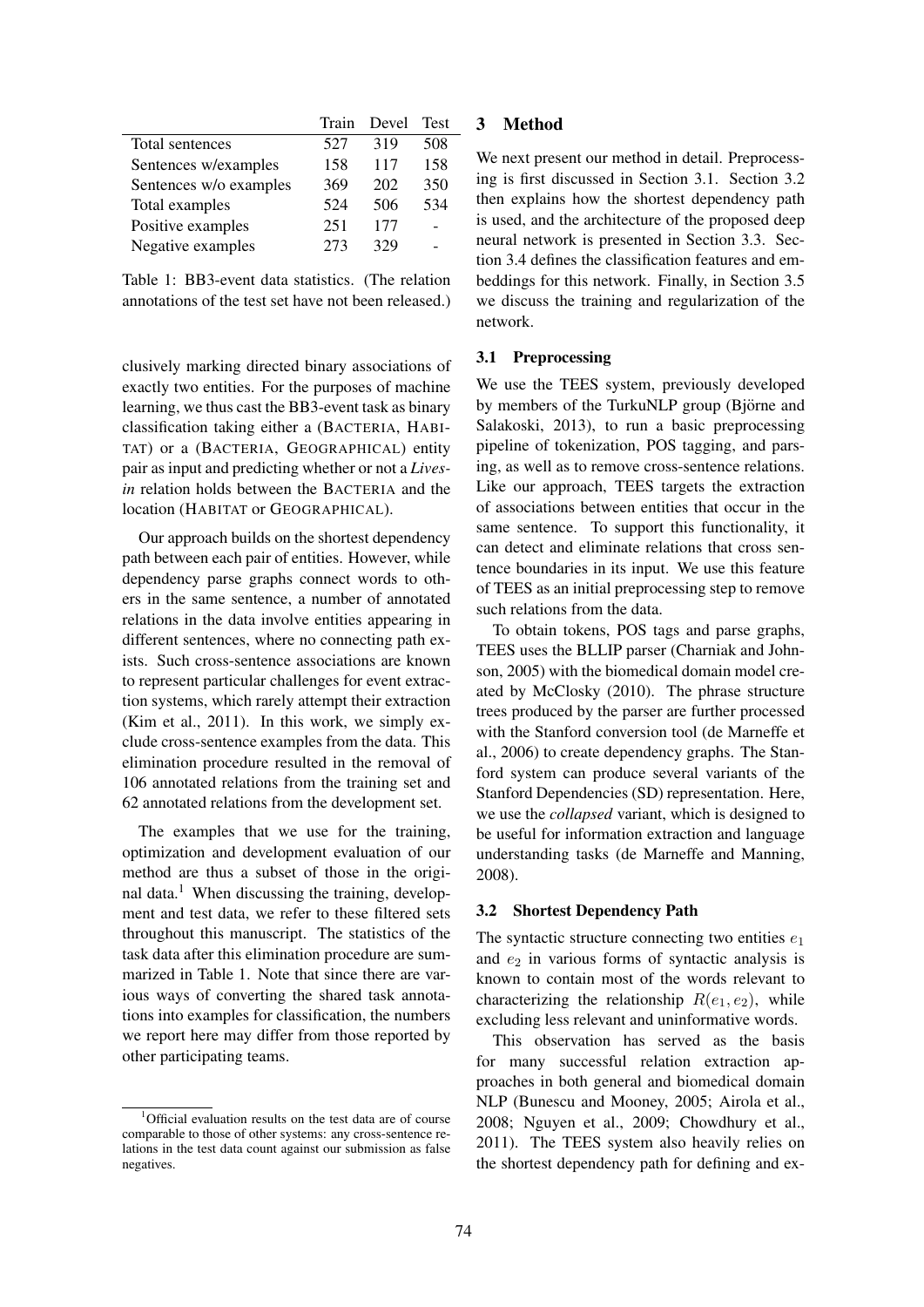tracting features (Björne et al.,  $2012$ ; Björne and Salakoski, 2013). Recently, this idea was applied in an LSTM-based relation extraction system by Xu et al. (2015). Since the dependency parse is directed (i.e. the path from  $e_1$  to  $e_2$  differs from that from  $e_2$  to  $e_1$ ), they separate the shortest dependency path into two sub-paths, each from an entity to the common ancestor of the two entities, generate features along the two sub-paths, and feed them into different LSTM networks, to process the information in a direction sensitive manner.

To avoid doubling the number of LSTM chains (and hence the number of weights), we convert the dependency parse to an undirected graph, find the shortest path between the two entities (BACTERIA and HABITAT/GEOGRAPHICAL), and always proceed from the BACTERIA entity to the HABI-TAT/GEOGRAPHICAL entity when generating features along the shortest path, regardless of the order of the entity mentions in the sentence. With this approach, there is a single LSTM chain (and set of LSTM weights) for every feature set, which is more effective when the number of training examples is limited.

There is a subtle and important point to be addressed here: as individual entity mentions can consist of several (potentially discontinuous) tokens, the method must be able to select which word (i.e. single token) serves as the starting/ending point for paths through the dependency graph. For example, in the following training set sentence, *"biotic surfaces"* is annotated as a HABITAT entity:

*"We concluded that S. marcescens MG1 utilizes different regulatory systems and adhesins in attachment to biotic and abiotic surfaces [...]"*

As this mention consists of two (discontinuous) tokens, it is necessary to decide whether the paths connecting this entity to BACTERIA mentions (e.g., *"S. marcescens MG1"*) should end at *"biotic"* or *"surfaces"*. This problem has fortunately been addressed in detail in previous work, allowing us to adopt the proven solution proposed by Björne et al.  $(2012)$  and implemented in the TEES system, which selects the *syntactic head*, i.e. the root token of the dependency parse sub-tree covering the entity, for any given multi-token entity. Hence, in the example above, the token *"surfaces"* is selected and used for finding the shortest dependency paths.

### 3.3 Neural Network Architecture

While recurrent neural networks (RNNs) are inherently suitable for modeling sequential data, standard RNNs suffer from the *vanishing or exploding gradients* problem: if the network is deep, during the back-propagation phase the gradients may either decay exponentially, causing learning to become very slow or stop altogether (*vanishing* gradients); or become excessively large, causing the learning to diverge (*exploding* gradients) (Bengio et al., 1994). To avoid this issue, we make use of Long Short-Term Memory (LSTM) units, which were proposed to address this problem (Hochreiter and Schmidhuber, 1997).

We propose an architecture centered around three RNNs (chains of LSTM units): one representing *words*, the second *POS tags*, and the third *dependency types* (Figure 1). For a given example, the sequences of words, POS tags and dependency types on the shortest dependency path from the BACTERIA mention to the HABI-TAT/GEOGRAPHICAL mention are first mapped into vector sequences by three separate embedding lookup layers. These word, POS tag and dependency type vector sequences are then input into the three RNNs. The outputs of the last LSTM unit of each of the three chains are then concatenated and the resulting higher-dimensional vector input to a fully connected hidden layer. The hidden layer finally connects to a single-node binary classification layer.

Based on experiments on the development set, we have set the dimensionality of all LSTM units and the hidden layer to 128. The sigmoid activation function is applied on the output of all LSTM units, the hidden layer and the output layer.

#### 3.4 Features and Embeddings

We next present the different embeddings defining the primary features of our model. In addition to the embeddings, we use a binary feature which has the value 0 if the corresponding location is a GEO-GRAPHICAL entity and 1 if it is a HABITAT entity. This input is directly concatenated with the LSTM outputs and fed into the hidden layer. We noticed this signal slightly improves classification performance, resulting in a less than 1 percentage point increase of the F-score.

#### 3.4.1 Word embeddings

We initialize our word embeddings with vectors induced using six billion words of biomedical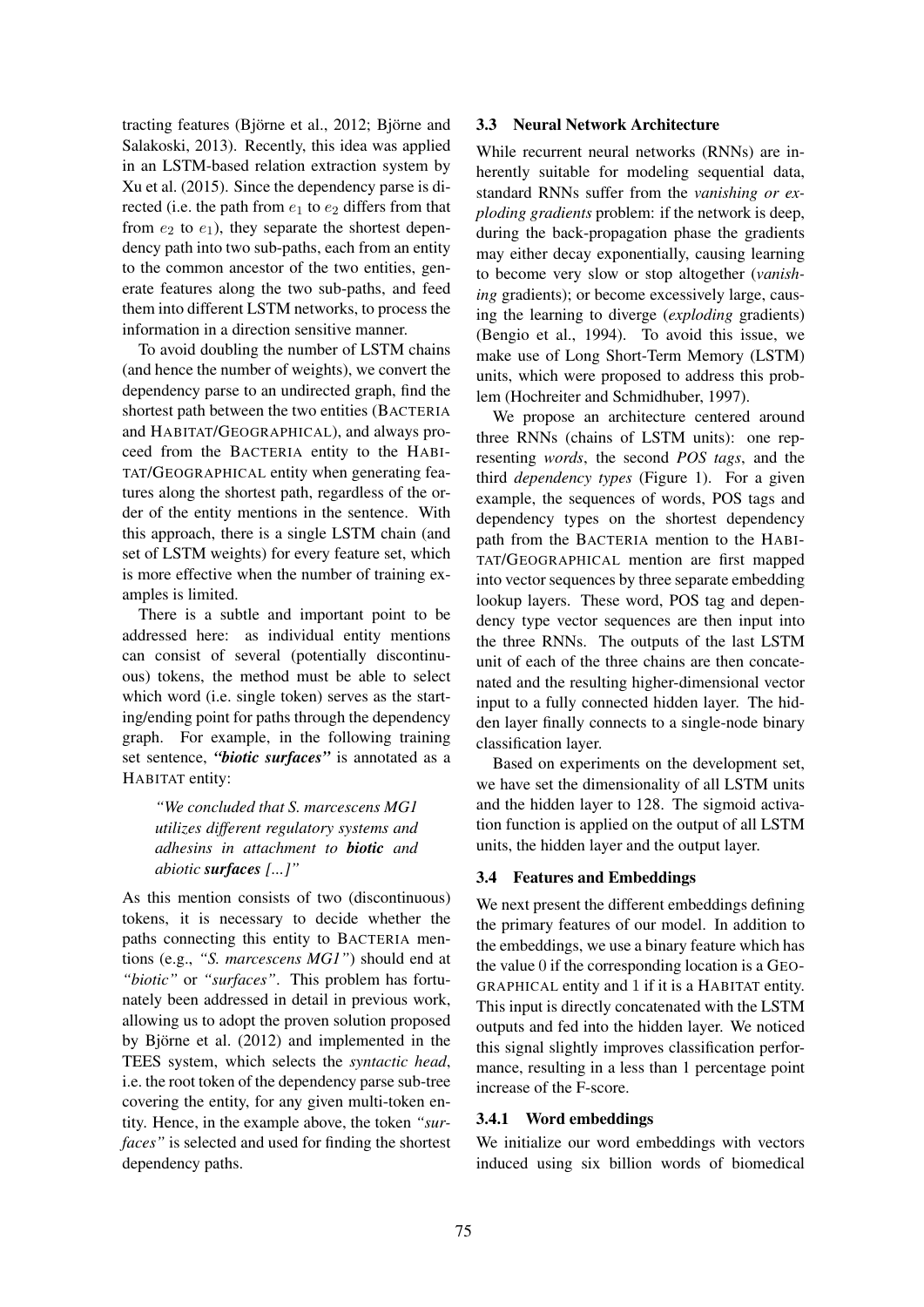

Figure 1: Proposed network architecture.

scientific text, namely the combined texts of all PubMed titles and abstracts and PubMed Central Open Access (PMC OA) full text articles available as of the end of September  $2013<sup>2</sup>$ . These 200-dimensional vectors were created by Pyysalo et al. (2013) using the word2vec implementation of the *skip-gram* model (Mikolov et al., 2013).

To reduce the memory requirements of our method, we only use the vectors of the 100,000 most frequent words to construct the embedding matrix. Words not included in this vocabulary are by default mapped to a shared, randomly initialized unknown word vector. As an exception, out of vocabulary BACTERIA mentions are instead mapped to the vector of the word *"bacteria"*. Based on development set experiments we estimate that this special-case processing improved the F-score by approximately 1% point.

### 3.4.2 POS embeddings

Our POS embedding matrix consists of a 100 dimensional vector for each of the POS tags in the Penn Treebank scheme used by the applied tagger. We do not use pre-trained POS vectors but instead initialize the embeddings randomly at the beginning of the training phase.

#### 3.4.3 Dependency type embeddings

Typed dependencies – the edges of the parse graph – represent directed grammatical relations between the words of a sentence. The sequence of dependencies on the shortest path between two entities thus conveys highly valuable information about the nature of their relation.

We map each dependency type in the collapsed SD representation into a randomly initialized 350 dimensional vector (size set experimentally). Note that in the applied SD variant, prepositions and conjunctions become part of collapsed dependency types (de Marneffe et al., 2006), as illustrated in Figure 2.



Figure 2: Basic (top) and collapsed (bottom) Stanford Dependency representations

As the collapsed dependencies thus incorporate preposition and conjunction words into the grammatical relations themselves, the set of dependency types is somewhat open-ended. To account for this, all preposition/conjunction dependency types not observed in the training and develop-

<sup>2</sup>Available from http://bio.nlplab.org/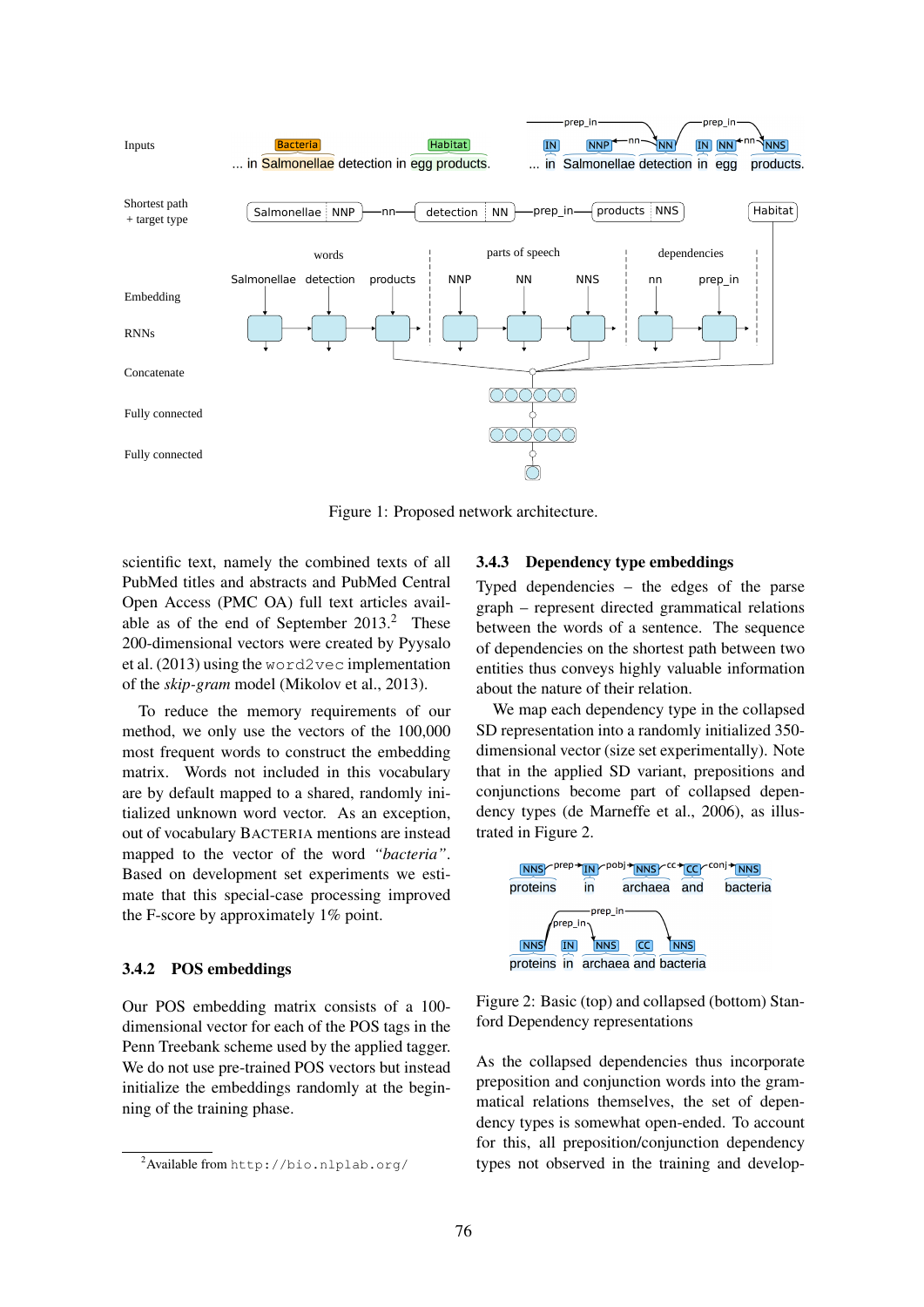ment sets are mapped to the vectors for the general preposition and conjunction types prep and conj, respectively.

### 3.5 Training and Regularization

We use *binary cross-entropy* as the objective function and the *Adam* optimization algorithm with the parameters suggested by Kingma and Ba (2014) for training the network. We found that this algorithm yields considerably better results than the conventional stochastic gradient descent in terms of classification performance.

During training, the randomly initialized POS and dependency type embeddings are trained and the pre-trained word embeddings fine-tuned by back-propagation using the supervised signal from the classification task at hand.

Determining how long to train a neural network model for is critically important for its generalization performance. If the network is *under-trained*, model parameters will not have converged to good values. Conversely, *over-training* leads to overfitting on the training set. A conventional solution is early stopping, where performance is evaluated on the development set after each set period of training (e.g. one pass through the training set, or *epoch*) to decide whether to continue or stop the training process. A simple rule is to continue while the performance on the development set is improving. By repeating this approach for 15 different runs with different initial random initializations of the model, we experimentally concluded that the optimal length of training is four epochs. Overfitting is a serious problem in deep neural networks with a large number of parameters. To reduce overfitting, we experimented with several regularization methods including the  $l_1$  weight regularization penalty (*LASSO*) and the l<sup>2</sup> weight decay (*ridge*) penalty on the hidden layer weights. We also tried the dropout method (Srivastava et al., 2014) on the output of LSTM chains as well as on the output of the hidden layer, with a dropout rate of 0.5. Out of the different combinations, we found the best results when applying dropout after the hidden layer. This is the only regularization method used in the final method.

### 4 Results

### 4.1 Overcoming Variance

At the beginning of training, the weights of the neural network are initialized randomly. As we are

| Run       | Recall | Precision | F-score |
|-----------|--------|-----------|---------|
| 12        | 76.3   | 60.3      | 67.3    |
| 14        | 71.2   | 63.0      | 66.8    |
| 13        | 75.7   | 59.3      | 66.5    |
| 10        | 78.0   | 56.3      | 65.4    |
| 3         | 80.8   | 54.0      | 64.7    |
| 15        | 79.1   | 54.3      | 64.4    |
| 1         | 66.1   | 62.2      | 64.1    |
| 11        | 65.0   | 62.8      | 63.9    |
| 2         | 67.8   | 59.4      | 63.3    |
| 5         | 55.9   | 69.7      | 62.1    |
| 7         | 57.6   | 66.7      | 61.8    |
| 9         | 53.1   | 70.2      | 60.5    |
| 8         | 50.9   | 74.4      | 60.4    |
| 6         | 50.3   | 73.6      | 59.7    |
| 4         | 46.9   | 78.3      | 58.7    |
| $\bar{x}$ | 65.0   | 64.3      | 63.3    |
| $\sigma$  | 11.3   | 7.3       | 2.6     |

Table 2: Development set results for 15 repetitions with different initial random initializations with mean  $(\bar{x})$  and standard deviation  $(\sigma)$ . Results are sorted by F-score.

only using pre-trained embeddings for words, this random initialization applies also to the POS and dependency type embeddings. Since the number of weights is high and the training set is very small (only 524 examples), the initial random state of the model can have a significant impact on the final model and its generalization performance. Limited numbers of training examples are known to represent significant challenges for leveraging the full power of deep neural networks, and we found this to be the case also in this task.

To study the influence of random effects on our model, we evaluate it with 15 different random initializations, training each model for four epochs on the training data and evaluating on the development set using the standard precision, recall and F-score metrics. Table 2 shows the obtained results. We find that the primary evaluation metric, the F-score, varies considerably, ranging from 58.7% to 67.3%. This clearly illustrates the extent to which the random initialization can impact the performance of the model on unseen data. While the method is shown to obtain on average an Fscore of 63.3% on the development set, it must be kept in mind that given the standard deviation of 2.6, individual trained models may perform substantially better (or worse). It is also important to note that due to the small size of the development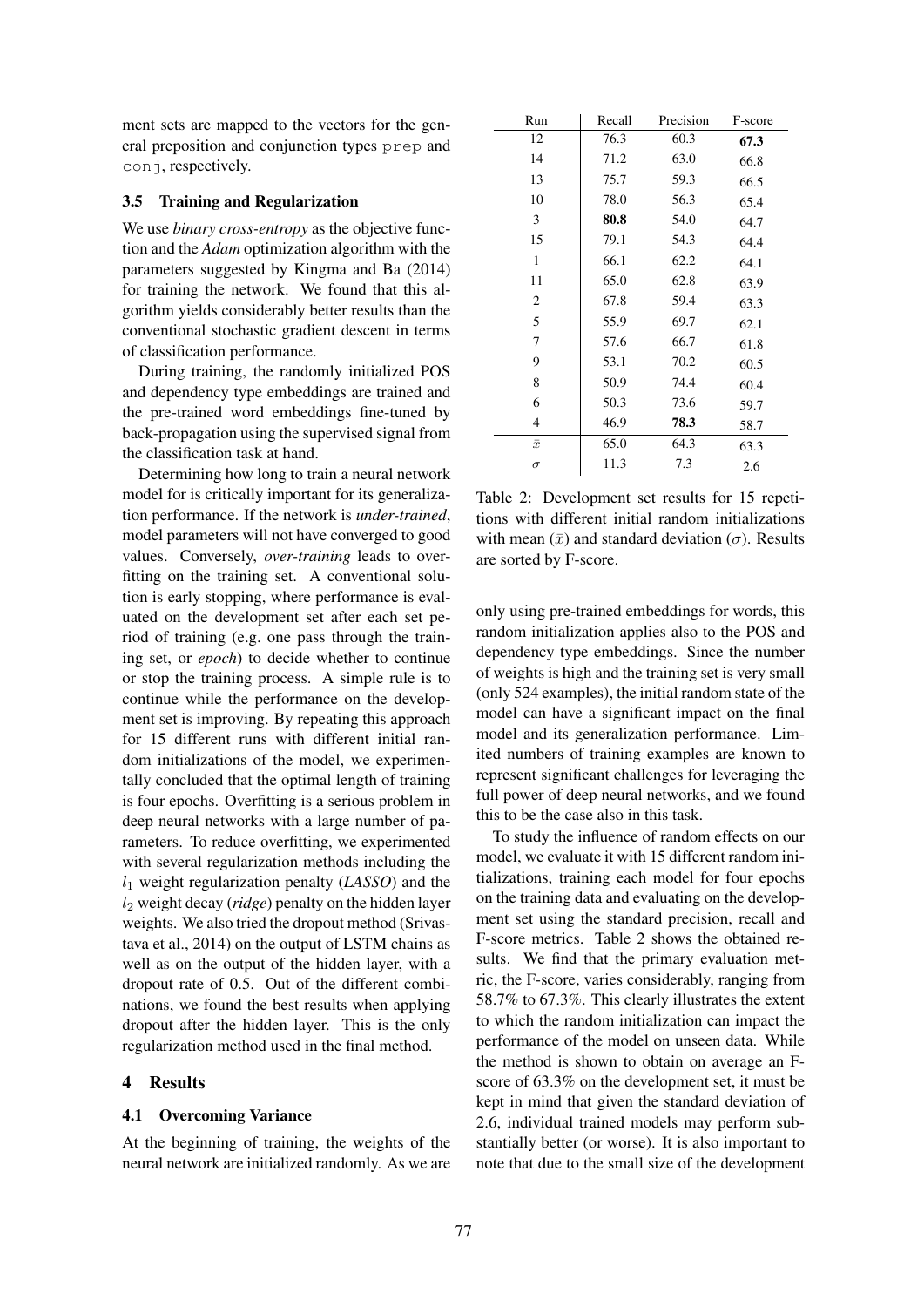| Threshold $(t)$ | Recall | Precision | F-score |
|-----------------|--------|-----------|---------|
| 1               | 83.6   | 53.2      | 65.1    |
| $\overline{c}$  | 79.7   | 54.0      | 64.4    |
| 3               | 78.5   | 57.0      | 66.0    |
| 4               | 78.0   | 59.0      | 67.2    |
| 5               | 75.7   | 60.1      | 67.0    |
| 6               | 70.6   | 60.7      | 65.3    |
| 7               | 67.8   | 61.5      | 64.5    |
| 8               | 65.5   | 62.0      | 63.7    |
| 9               | 62.2   | 65.5      | 63.8    |
| 10              | 58.2   | 66.5      | 62.1    |
| 11              | 57.1   | 69.7      | 62.7    |
| 12              | 52.5   | 70.5      | 60.2    |
| 13              | 51.4   | 72.8      | 60.3    |
| 14              | 48.6   | 74.8      | 58.9    |
| 15              | 45.2   | 80.0      | 57.8    |

Table 3: Development set results for voting based on the predictions of the 15 different classifiers. Best results for each metric shown in bold.

set, individual models that achieved high performance in this experiment will not necessarily generalize well to unseen data.

To deal with these issues, we introduce a straightforward voting procedure that aggregates the prediction outputs of the 15 classifiers based on a given threshold value  $t \in \{1, \ldots, 15\}$ :

- 1. For each example, predict outputs with the 15 models;
- 2. If at least  $t$  outputs are positive, label the example positive, otherwise label it negative.

Clearly, the most conservative threshold is  $t = 15$ , where a relation is voted to exist only if *all* the 15 classifiers have predicted it. Conversely, the least conservative threshold is  $t = 1$ , where a relation is voted to hold if *any* classifier has predicted it.

The development set results for the voting algorithm with different threshold values are given in Table 3. As expected, the threshold  $t = 1$ produces the highest recall (83.6%) with the lowest precision (53.2%). With increasing values of t, precision increases while recall drops, and the highest precision (80.0%) is achieved together the lowest recall of (45.2%) with  $t = 15$ . The best F-score is obtained with  $t = 4$ , where an example is labeled positive if at least four classifiers have predicted it to be positive and negative otherwise. Figure 3 shows the precision-recall curve for these 15 threshold values.



Figure 3: Precision-recall curve for different values of the threshold  $t$  (shown as labels on the curve).

As is evident from these results, the voting algorithm can be used for different purposes. If the aim is to obtain the best overall performance, we can investigate which threshold produces the highest F-score (here  $t = 4$ ) and select that value when making predictions for unseen data (e.g., the test set). Alternatively, for applications that specifically require high recall or high precision, a different threshold value can be selected to optimize the desired metric.

To assess the performance of the method on the full, *unfiltered* development set that includes also cross-sentence relations, we selected the threshold value  $t = 4$  and submitted the aggregated prediction results to the official Shared Task evaluation server. The method achieved an F-score of 60.0%  $(60.9\%$  precision and 59.3% recall), 7.2% points below the result for our internal evaluation with filtered data (Table 3).

#### 4.2 Test Set Evaluation

For evaluation of the test set, we applied the proposed model with the voting approach presented above): 15 neural network models with different random initializations were trained for 4 epochs on the combination of the training and the development sets. Each trained model was then used to produce one set of predictions for the test set. To obtain the final test set predictions, the outputs of the 15 classifiers were aggregated using the voting algorithm with a threshold  $t = 4$ .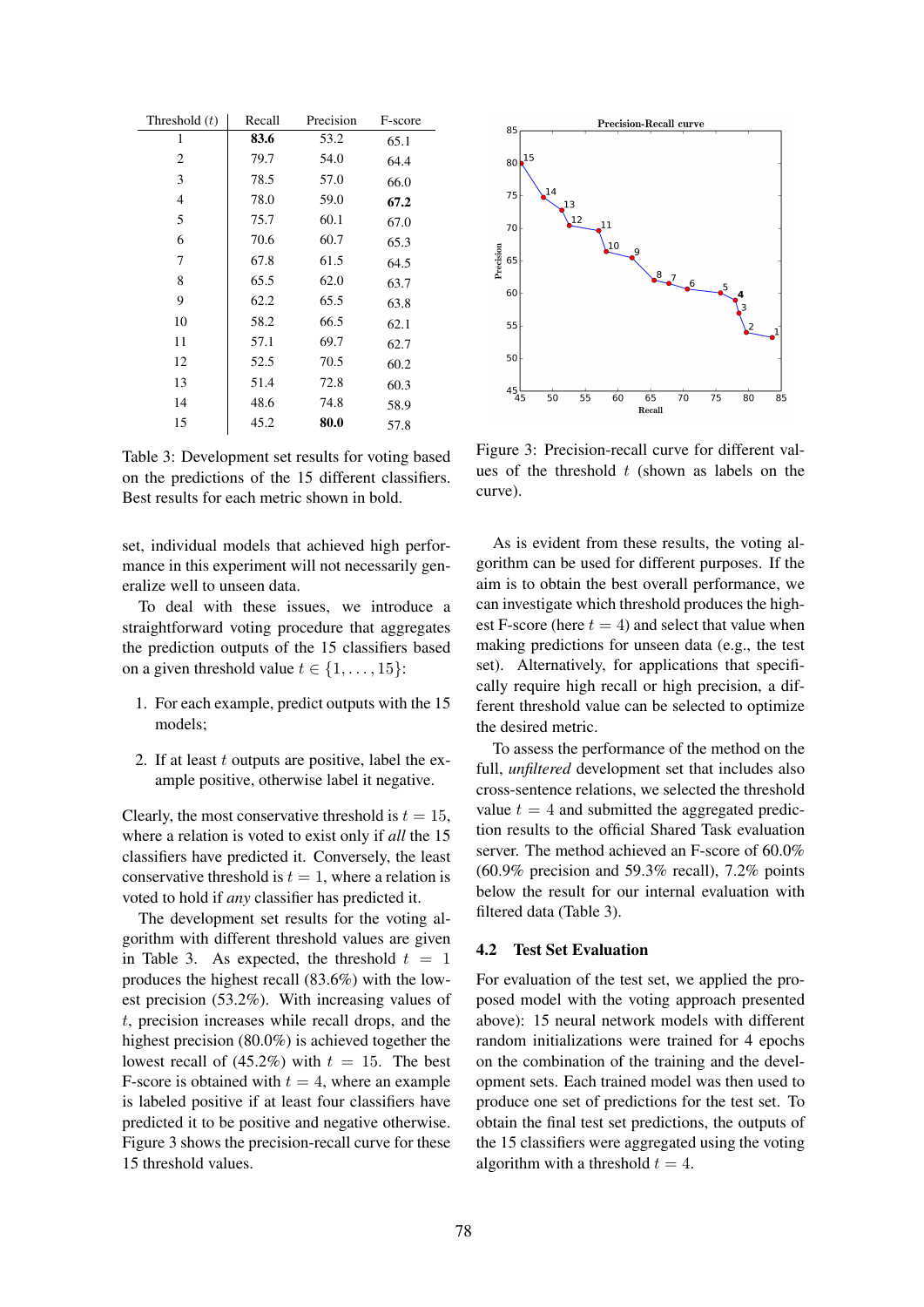Our method achieved an F-score of 52.1% with a recall of 44.8% and precision of 62.3%, ranking second among the entries to the shared task. We again emphasize that our approach ignored all potential relations between entities belonging to different sentences, which may in part explain the comparatively low recall.

### 4.3 Runtime Performance and Technical Details

We implemented the model using the Python programming language (v2.7) with Keras, a modellevel deep learning library (Chollet, 2015). All network parameters not explicitly discussed above were left to their defaults in Keras. The Theano tensor manipulation library (Bastien et al., 2012) was used as the backend engine for Keras. Computations were run on a single server computer equipped with a GPU. $<sup>3</sup>$  All basic python process-</sup> ing, including e.g. file manipulation, the TEES pipeline and our voting algorithm, was run on a single CPU core, while all neural network related calculations (training, optimization, predictions) were run on the GPU, using the CUDA toolkit version 5.0.

The training process takes about 10 minutes, including model building and 4 epochs of training the network on the training set, but excluding preprocessing and the creation and loading of the input network. Prediction of the development set using a trained model with fully prepared inputs is very fast, taking only about 10 seconds. Finally, the voting algorithm executes in less than a minute for all 15 thresholds.

We note that even though the proposed approach involving 15 rounds of training, prediction and result aggregation might seem to be impractical for large-scale real-word applications (e.g., extracting bacteria-location relations from all PubMed abstracts), it is quite feasible in practice, as the time-consuming training process only needs to be done once, and prediction on unseen data is quite fast.

### 4.4 Other Architectures

In this section, we discuss alternative approaches that we considered and the reasons why they were rejected in favor of that described above.

One popular and proven method for relation extraction is to use three groups of features, based on the observation that the words preceding the first entity, the words between the entities, and those after the second entity serve different roles in deciding whether or not the entities are related (Bunescu and Mooney, 2006). Given a sentence  $S = w_1, ..., e_1, ..., w_i, ..., e_2, ..., w_n$ with entities  $e_1$  and  $e_2$ , one can represent the sentence with three groups of words:  ${before}_{e_1}{middle}_{e_2}{after}$  (e<sub>1</sub> and e<sub>2</sub> can also be included in the groups). The similarity of two examples represented in this way can be compared using e.g. *sub-sequence kernels* at word level (Bach and Badaskar, 2007). Bunescu and Mooney (2006) utilize three subkernels matching combinations of the before, middle and after sequences of words, with a combined kernel that is simply the sum of the subkernels. This kernel is then used with support vector machines for relation extraction. Besides the words, other features such as the corresponding POS tags and entity types can also be incorporated into such kernel functions to further improve the representation.

We adapted this idea to deep neural networks. We started with the simplest architecture, which contains 3 LSTM networks. Instead of generating features based on the shortest path, each LSTM receives inputs based on the sequence of the words seen in each of the *before*, *middle*, and *after* groups, where the word embeddings are the only features used for classification. Similar to the architecture discussed in Section 3.3, the outputs of the last LSTM units in each chain are concatenated, and the resulting higher-dimensional vector is then fed into a fully connected hidden layer and then to the output layer. This approach has a major advantage over the shortest dependency path, in particular for large-scale applications: parsing, *the most time-consuming part* in the relation extraction pipeline, is no longer required.

Unfortunately, our internal evaluation on the development set showed that this model failed to achieve results comparable to those of the shortest dependency path model, only reaching an F-score of about 57%. Hence, we attempted to use more features by adding 3 or 6 additional LSTM chains to the model, for POS or/and dependency type embeddings. Even in these cases, the F-scores only varied in the range of 57% to about 63% (for different random initializations). We conclude

<sup>&</sup>lt;sup>3</sup>In detail: two 6-core Intel<sup>®</sup> Xeon<sup>®</sup> E5-2620 processors, 32 gigabytes of main memory, and one NVIDIA<sup>®</sup> TESLA<sup>™</sup> *C2075* companion processor with 448 CUDA cores and 6 gigabytes of memory.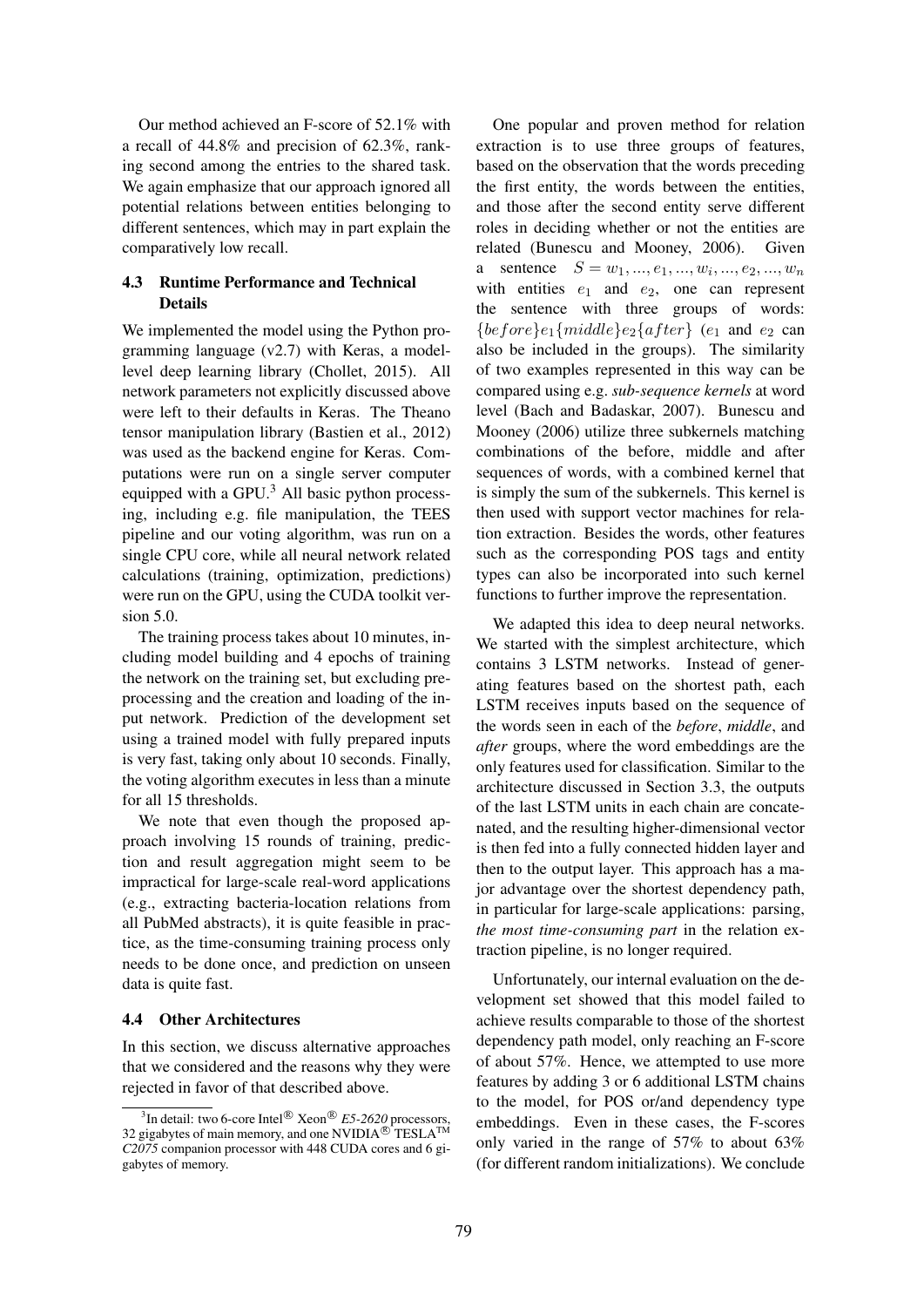that even though not requiring parsing is a benefit in these approaches, our experiments suggest that they are not capable of reaching performance comparable to methods that use the syntactic structure of sentences.

### 5 Conclusions and Future work

We have presented the entry of the TurkuNLP team to the Bacteria Biotope event extraction (BB3-event) sub-task of the BioNLP Shared Task 2016. Our method is based on a combination of LSTM networks over syntactic dependency graphs. The features for the network are derived from the POS tags, dependency types, and word forms occurring on the shortest dependency path connecting the two candidate entities (BACTERIA and HABITAT/GEOGRAPHICAL) in the collapsed Stanford Dependency graph.

We initialize word representations using pretrained vectors created using six billion words of biomedical text (PubMed and PMC documents). During training, the pre-trained word embeddings are fine-tuned while randomly initialized POS and dependency type representations are trained from scratch. We showed that as the number of training examples is very limited, the random initialization of the network can considerably impact the quality of the learned model. To address this issue, we introduced a voting approach that aggregates the outputs of differently initialized neural network models. Different aggregation thresholds can be used to select different precision-recall trade-offs. Using this method, we showed that our proposed deep neural network can be efficiently trained to have good generalization for unseen data even with minimal training data. Our method ranked second among the entries to the shared task, achieving an F-score of 52.1% with 62.3% precision and 44.8% recall.

There are a number of open questions regarding our model that we hope to address in future work. First, we observed how the initial random state of the model can impact its final performance on unseen data. It is interesting to investigate whether (and to what extent) pre-training the POS and dependency type embeddings can address this issue. One possible approach would be to apply the method to similar biomedical relation extraction tasks that include larger corpora than the BB3-event task (Pyysalo et al., 2008) and use the learned POS and dependency embeddings for initialization for this task. This could also establish to what extent pre-training these representations can boost the F-score.

Second, it will be interesting to study how the method performs with different amounts of training data. On one hand, we can examine to what extent the training corpus size can be reduced without compromising the ability of the proposed network to learn the classification task; on the other, we can explore how this deep learning method compares with previously proposed stateof-the-art biomedical relation extraction methods on larger relation extraction corpora.

Third, the method and task represent an opportunity to study how the word embeddings used for initialization impact relation extraction performance and in this way assess the benefits of different methods for creating word embeddings in an extrinsic task with real-world applications.

Finally, it is interesting to investigate different methods to deal with cross-sentence relations. Here we ignored all potential relations where the entities are mentioned in different sentences as there is no path connecting tokens across sentences in the dependency graph. One simple method that could be considered is to create an artificial "paragraph" node connected to all sentence roots to create such paths (cf. e.g. Melli et al. (2007)).

We aim to address these open questions and further extensions of our model in future work.

### Acknowledgments

We would like to thank Kai Hakala, University of Turku, for his technical suggestions for the pipeline development and the anonymous reviewers for their insightful comments and suggestions. We would also like to thank the CSC IT Center for Science Ltd. for computational resources. This work has been supported in part by Medical Research Council grant MR/M013049/1.

### **References**

- Antti Airola, Sampo Pyysalo, Jari Björne, Tapio Pahikkala, Filip Ginter, and Tapio Salakoski. 2008. All-paths graph kernel for protein-protein interaction extraction with evaluation of cross-corpus learning. *BMC bioinformatics*, 9(11):1.
- Sophia Ananiadou, Sampo Pyysalo, Junichi Tsujii, and Douglas B Kell. 2010. Event extraction for sys-